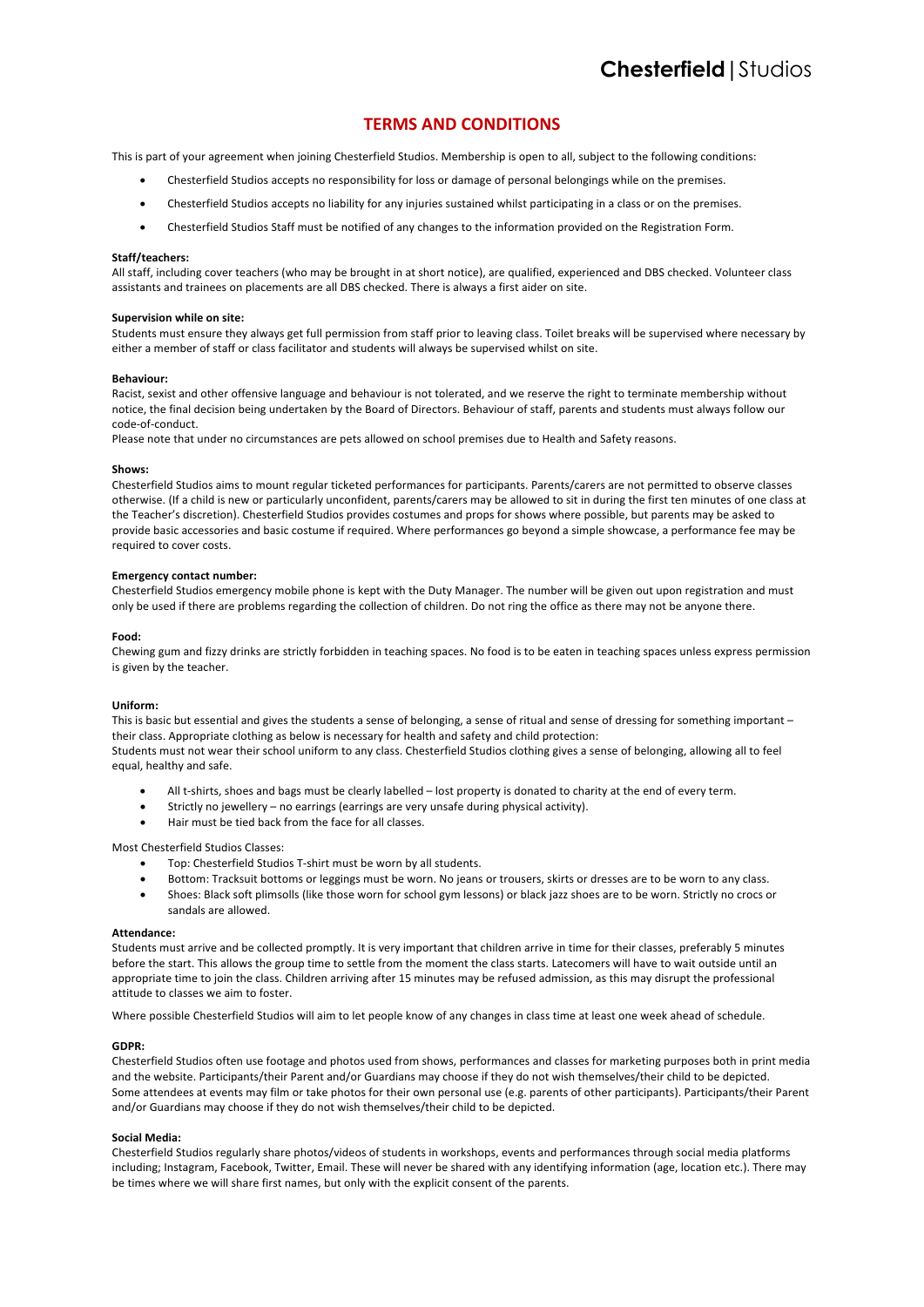## **Absence:**

Any child missing for more than two classes per term without reason may not be able to join future courses. Class numbers are limited, and many have long waiting lists, so good attendance and commitment to the course is essential.

## **Illness/Injury:**

Parents are not to allow their child to attend Chesterfield Studios if they are feeling unwell or have a known injury which would prevent a student from fully taking part.

This includes presenting any contagious illness including (but not limited to): Chicken Pox, Head Lice, Common Cold, Flu and, as of March 2020, symptoms of COVID-19.

COVID-19: Parents are expected to follow government advice in relation to when to self-isolate. You must comply with the Health Self-Declaration notice before entering the building.

Refunds will only be given in the event of illness or injury preventing attendance at classes for a sustained period of time at the Artistic Director's discretion.

#### **Child Collection:**

Teachers must ensure that each child has left a session with an adult or older child (agreed in advance with parent). It is the parent/guardian's responsibility to ensure the child is collected punctually at the end of the class or session. Should a parent/guardian not turn up to collect a child on time – this is the procedure to follow:

- Inform the Duty Manager who will contact the parent/guardian.
- If the Duty Manager is not available, contact a member of the directorate.
- If none of the above is available, ask the child to contact the parent/guardian immediately.
- If the child cannot call the parent/guardian, contact the parent/guardian directly to arrange collection.
- If the parent/carer is not reachable, and you must leave, the emergency procedure is as follows:
- Leave a message with the parent and contact the entire Chesterfield Studios Management Team with all the information. Wait until another member of the team can arrive.
- If the parent/guardian is not reachable and there is no adult available, you must take the child to the nearest police station. This will be Beetwell Street, Chesterfield S40 1QP. Telephone 101. Inform the police of all contact details for the parent/guardian and notify the entire Chesterfield Studios Management Team as above. Leave a message for the parent/guardian to say where the child will be.

#### **Booking:**

Chesterfield Studios does not provide drop-in classes for children and young people on any term time courses. All courses must be booked in advance. New students may join courses during the term subject to availability and authorisation of the Chesterfield Studios management team. All students are managed via loveadmin.com and all student details must be entered into the user account before a student can be enrolled into a program.

## **Waiting List:**

Members on the waiting list will be contacted in order of the list. If members are unavailable, no message will be left. The next member will be contacted and the first to make contact will receive the place.

#### **Payments**

A direct debit instruction must be received in advance to confirm a place. Payments are then made monthly in advance and taken on or around the 26<sup>th</sup> of the month. Payment is not accepted in any other way.

#### **Non-payment**

If payment is outstanding, Chesterfield Studios reserves the right to withhold services. Every attempt will be made not to discuss monies owed with children, although in extreme circumstances (especially when children arrive without supervision) children may be turned away.

Chesterfield Studios may share data with debt collection agencies in order to re-coup monies owed.

#### **Cancellation**

If a place is cancelled, a minimum of six weeks notice should be given. Customers must pay any outstanding fees.

Where a customer withdraws a student during a show rehearsal and performance fees have been paid, the following system will apply:

- Withdrawal from show rehearsals within one month of performance no refund of performance fees
- Withdrawal from show rehearsals within two months of performance 50% refund of performance fees
- Withdrawal from show rehearsals within three months of performance 100% refund of performance fees

If costumes have been specifically made for students to participate in performances, and monies have been paid for them in advance – no refund will be given in the event of a cancellation due to circumstances beyond Chesterfield Studios control.

Occasionally some courses may be cancelled due to circumstances beyond Chesterfield Studios control. The administration team will endeavour to contact paid customers and will either offer an exchange for the course or, in rare cases of a cancellation, a full refund will be given.

Chesterfield Studios reserves the right to cancel a course if there are fewer than seven participants on a course and the above efforts will be made to place a student in an alternative course or offer a pro-rata refund where appropriate.